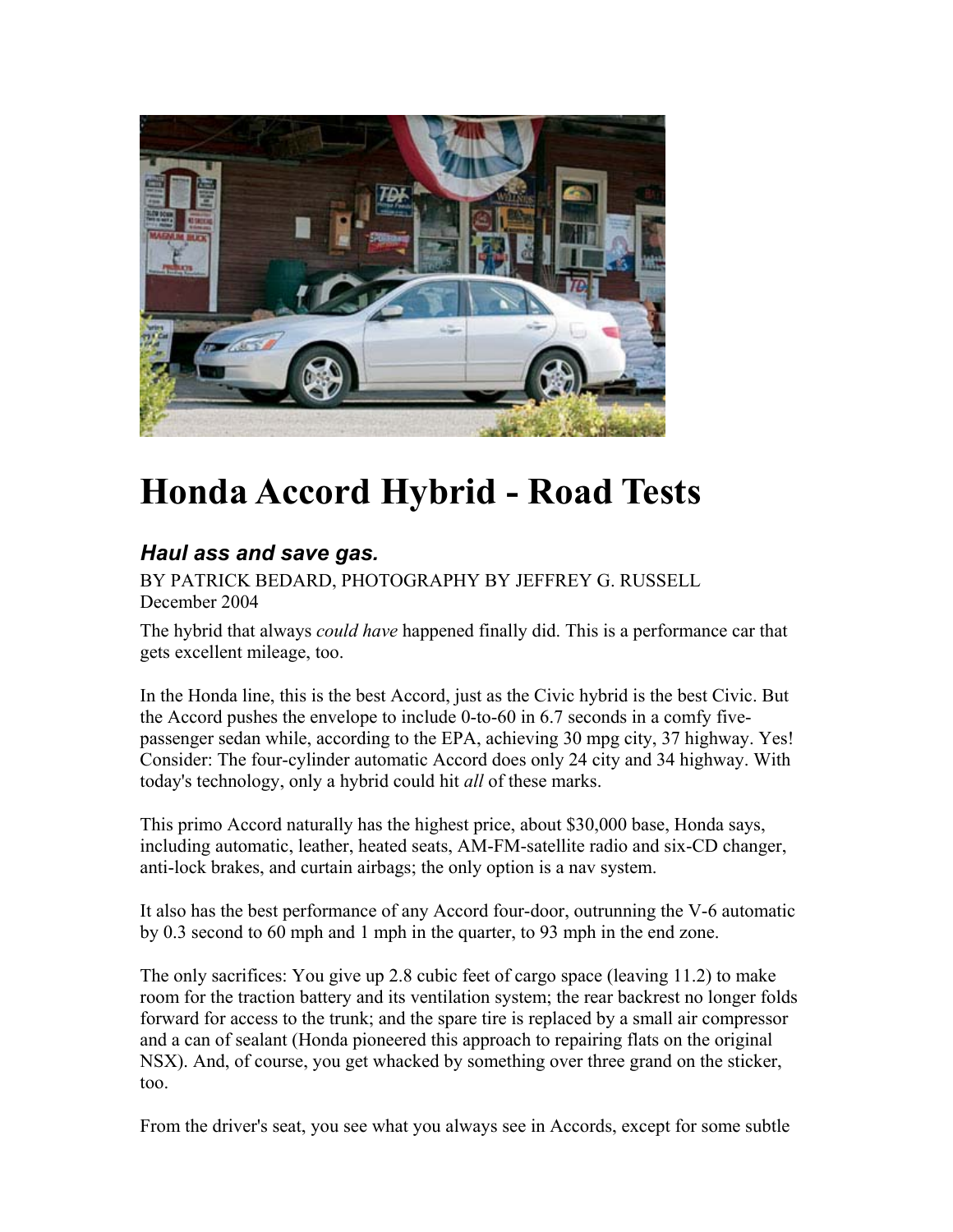details in the HVAC controls and Honda's unique hybrid gauges positioned low in the cluster. The "charge" and "assist" indicators are miniature bar graphs extending horizontally, and a separate battery-level graphic is off by itself to the right. There's also an indicator labeled "ECO" that often glows green. ECO? Call it the "good news" light celebrating your propulsion on only the three front cylinders.



Except for this small array of unusual graphics in the cluster, there's little about this car to say it's a hybrid, or that it's the best Accord. There's a small "hybrid" badge on the decklid, less conspicuous than the V-6 emblem below it, a token decklid spoiler, special five-spoke alloy wheels, a different grille color, and tires upsized one notch to 215/60R-16. The eye is hardly grabbed.

Honda is low-profiling this one. We think average folks wouldn't notice anything about the way it drives, either. Okay, engine off at idle might raise flags, except, "Is it really off? What's that little noise? There's a vibration, too." Until you read the manual, the small green "AUTO STOP" blinking on the cluster is cryptic to the point of *huh?*

During our summer test motoring, the A/C was always running. The belt-drive compressor (75cc displacement) stops with the engine, but the electric compressor (15cc) maintains cabin coolness and keeps the Accord alive with enough vibration that you could think—in a Lexus anyway—the engine were still idling.



The 2997cc V-6 has a system to deactivate all the valves on the rear bank. It's programmed to shrink back to three-cylinder operation below 3500 rpm when cruising or coasting, and the others don't come alive even for mild acceleration. Instead, the electric motor readily and seamlessly kicks in to help. Only at higher revs, or if the battery is down, or if significant acceleration is ordered, will all six cylinders join in. One staffer thought he could feel some rough running on three, but most of us could not. This feature is highly successful, effectively cutting consumption in half when the green glows.

The mechanical layout is typical of Honda hybrids, with a thin wafer of a motor/generator (Honda calls it Integrated Motor Assist) sandwiched between the sideways engine and

transmission. The five-speed automatic was shortened by 2.4 inches to allow room between the frame rails for the extra 2.7 inches of the IMA.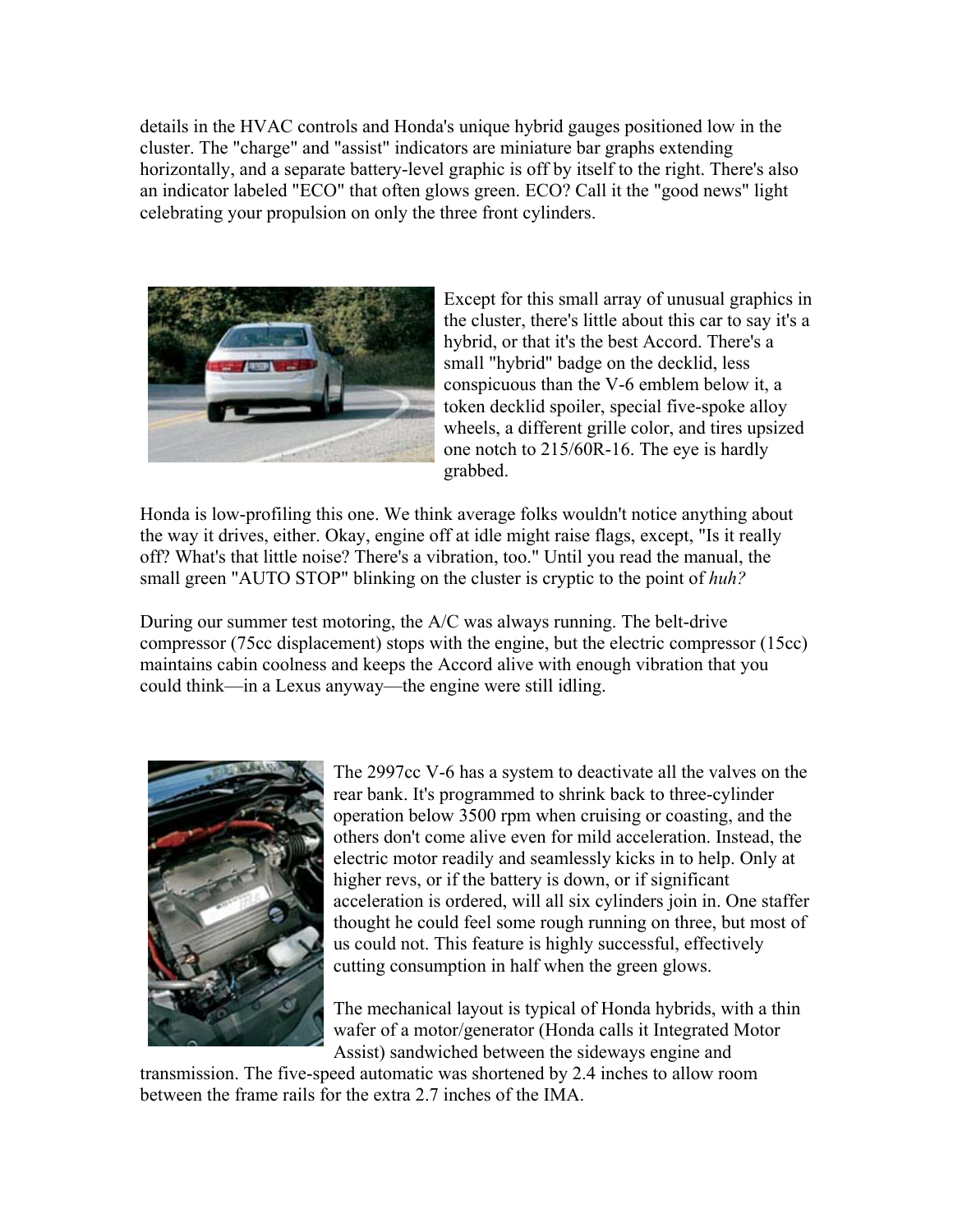On full acceleration, the IMA contributes up to 16 horsepower and 100 pound-feet of torque. Motor power, with its peak torque highest at low revs, teams particularly well with a reciprocating engine that must spin up into the midrange for best torque, delivering a net output within 90 percent of the peak anywhere in the range up to 4000 rpm. So this Accord has lots of lunge on tap in metro traffic. We tried a fullpower launch one morning on damp—but definitely not wet—pavement; the tires stayed on the squealing side of full traction all the way to 30 mph.

The IMA, of course, changes its act to become a generator on deceleration, acting as a brake and sending the recaptured energy back to the battery. Progress keeps coming. Honda says the 2005 Accord's regen efficiency is 95.2 percent, up from the 2003 hybrid Civic's 93.5 percent.



Highs: Thrusty midrange punch, about 600 miles on a tankful, comfy space for five, a hushed voice.

Lows: Honda's involving hybrid gauges shrank to squint size, no foldforward rear seat, vague steering.

The Verdict: Saving gas has never been so painless.

Only one aspect of driving roused disapproval. The steering has an unwelcome numbness on-center, either from the electric assist or the high-mount tie rods used in this application. Normally, Hondas earn high marks from us for path accuracy. The hybrid's extra torque makes modest tugs on the steering, too, the notorious torque steer that afflicts quick front-drivers.



This Honda's hybrid machinery is relatively simple, but a densely wound motor and an Ni-MH battery pack of 13.8 kilowatt-hours add pounds. To at least partly offset the gains, the hybrid substitutes aluminum for the hood, bumper beams, and rear suspension uprights; magnesium for the intake manifold and head cover; and remember, there's no spare tire.

The usual question about hybrids—"Can you save enough gas to pay back the extra initial cost?"—doesn't apply here. What would you pay for a darn quick and quiet family car that also gets great mileage? Honda has tossed out a new choice.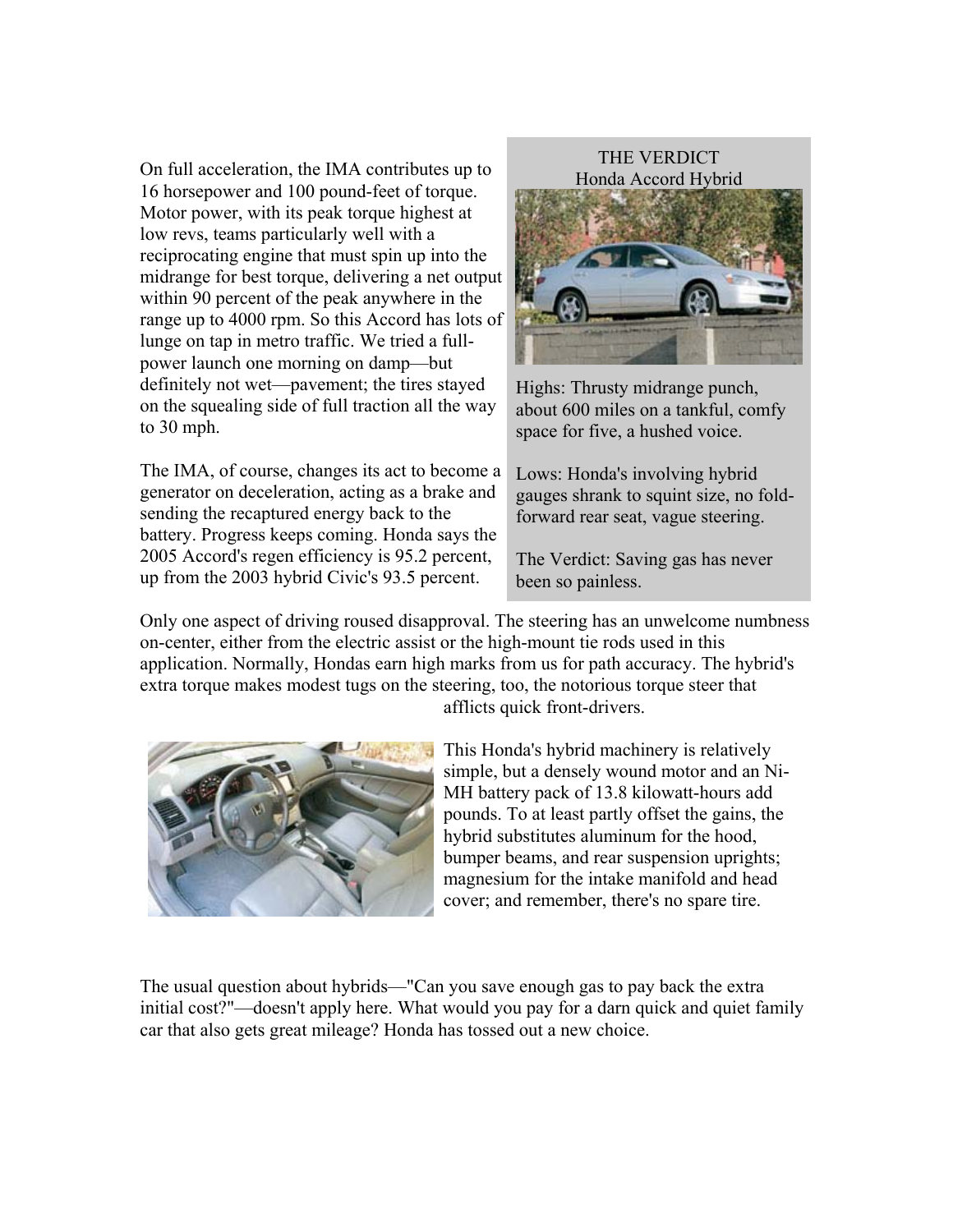#### COUNTERPOINT

#### **AARON ROBINSON**

Honda's new hybrid has a major—perhaps crippling—disadvantage to the Toyota Prius: It looks exactly like a common household Accord. That's dandy to those who prefer to save the planet in private, but many buyers expect the hybrid's extra cost to at least earn them public recognition as active do-gooders. It beats what Hummer owners pay extra to be recognized as, but only the squinters will notice the Accord hybrid's extra badge. Alas, for Accord owners, perhaps it's enough just to leave ordinary cars in the technological dust. This Honda's swifter punch, marvelous handling, and absent fuel penalty are delights, even when savored in secret.

#### **BARRY WINFIELD**

If anybody's idea of a hybrid vehicle is a small, slow, economical runabout, the Accord hybrid will come as a real surprise. It has a V-6 that, with the assistance of the electric motor, makes more power than the standard car, and the hybrid car feels faster and more responsive. On our 10Best loop, there is an uphill right turn at a stop sign, and if you goose the throttle in the hybrid Accord, the right front wheel will spin so determinedly that you have to back off the pedal to stop the wheel from spinning halfway up the hill. Add to the plentiful torque Honda's usual refinement, poise, and balance, and you have a brilliant new take on what hybrid technology can achieve.

#### **JOHN PHILLIPS**

I've been hot for 51 years. When I was born, I told the delivery-room doc, *"*Hey, pal, find the air conditioner in this joint and *turn it on."* As a result, I operate any given car's A/C from March to New Year's Eve. In previous hybrids I've sampled, the engines could rarely sustain max compressor and max fan speed in auto-stop mode, so the thing continued to idle through even the briefest traffic lights, working counter to the whole fuel-saving exercise. But not this baby. Even when the tach reads "0," a cool northeasterly blows relentlessly, and all is right in my overheated world. Big surprise that Honda figured it out first, right?

#### It's Not Just One Thing

Regenerative braking is the big payoff of hybrids, the ability to recapture the energy of vehicle motion that's ordinarily wasted as heat to the brakes. Feeding that "saved" energy back into forward motion accounts for 60 percent of the Accord's mileage gain in city and 38 percent in highway operation, Honda says. But there are many small losses besides braking, and Honda has attacked them, too.

Why run the engine at idle? The Accord doesn't, accounting for 25 percent of its improvement in city mpg.

Why fuel all six cylinders when three would be enough for much of your trip? The Accord doesn't, for another 15 percent of its city increase, 57 percent highway.

Aerodynamic improvements, to 0.29 Cd from 0.30, add another five percent of the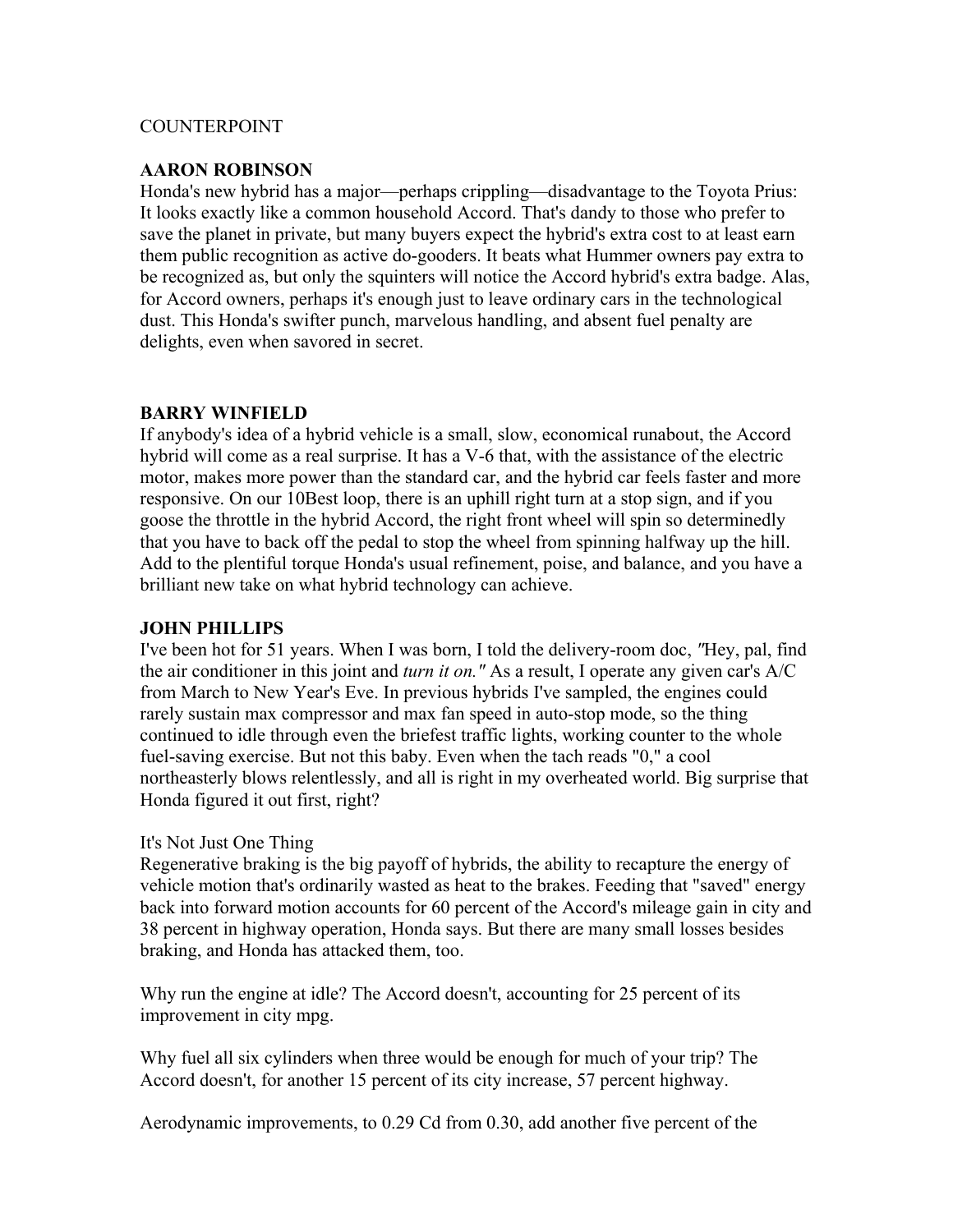highway gain.

Easy to say all of this, but daunting to do properly. Idle stop interrupts A/C and steering power. The Accord hybrid changes to electric steering and two A/C compressors, a small electric unit supplementing a larger belt-driven one. Electric drive has smaller losses than belt drive, too. Idle stop also means the torque converter loses oil pressure, followed on restart by lags in forward motion. The Accord has an electric transmission pump to keep pressure up.

Deactivating three cylinders is not as easy as interrupting the spark, either. Even when the rear bank is shut down by deactivating all the valves, the Accord V-6 keeps firing the plugs. Three-cylinder power is inherently rough, all wrong for buyers spending 30 large. So the Accord has "active" engine mounts that are electrically powered to counteract the vibrations of three-cylinder operation, a system of clutching the torque converter in harmony with the power pulses, and an anti-noise system plays through the radio speakers to counter the booming interior sounds.

On the aero side, wheels with less drag and a small decklid spoiler add highway streamlining.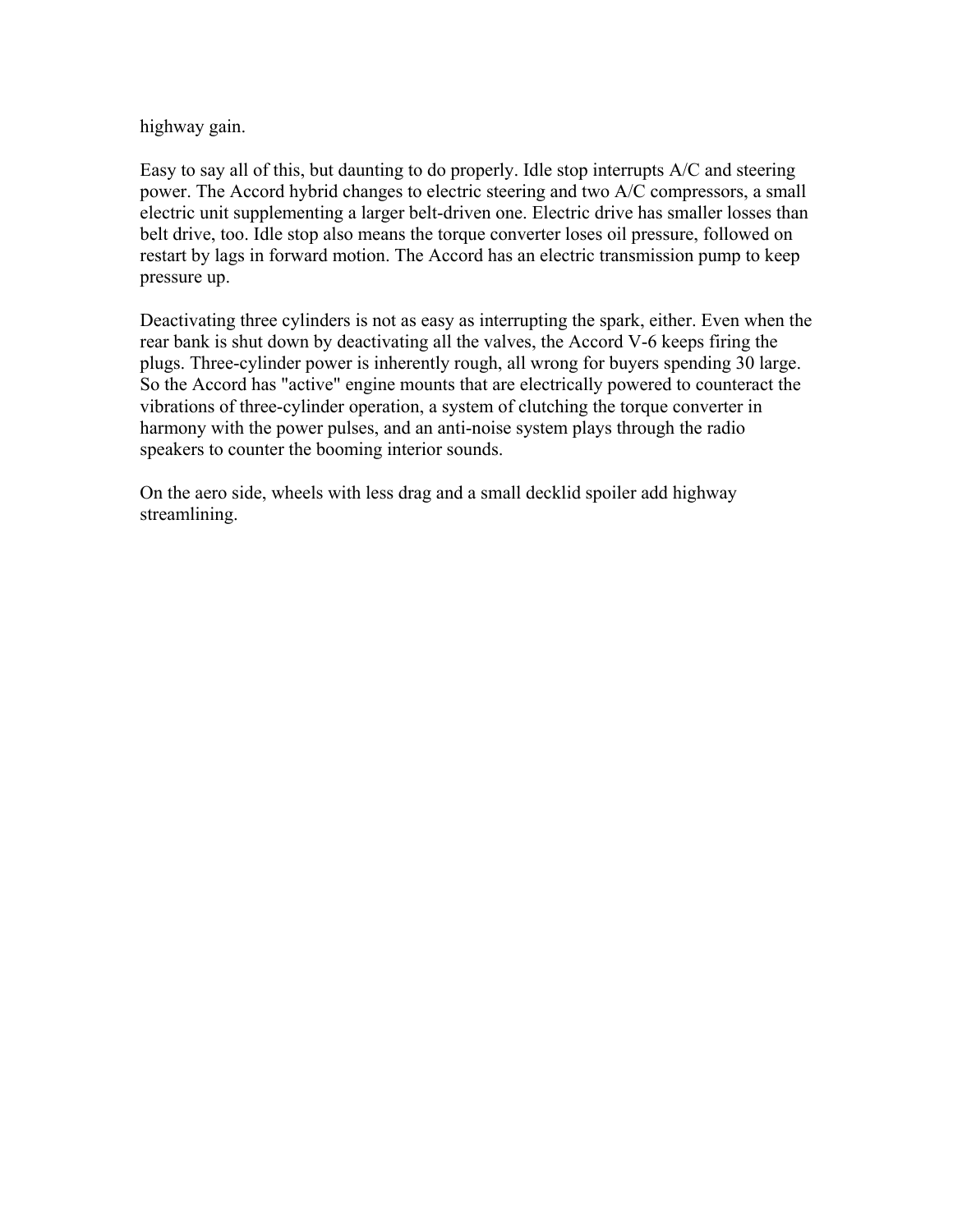## HONDA ACCORD HYBRID **Vehicle type:** front-engine, front-wheel-drive, 5-passenger, 4-door sedan

**Estimated price as tested:** \$32,000 (estimated base price: \$30,000)

**Options on test car:** navigation system

**Major standard accessories:** power windows, driver seat, and locks; remote locking; A/C; cruise control; tilting and telescoping steering wheel; rear defroster

**Sound system:** Honda AM-FM-XM satellite radio/CD changer, 6 speakers

# **ENGINE**

Type: V-6, aluminum block and heads Bore x stroke: 3.39 x 3.39 in, 86.0 x 86.0mm Displacement: 183 cu in, 2997cc Compression ratio: 10.5:1 Fuel-delivery system: port injection Valve gear: belt-driven single overhead cams, 4 valves per cylinder Power (SAE net): 240 bhp @ 6000 rpm Torque (SAE net): 217 lb-ft @ 5000 rpm Redline: 6500 rpm

# **ELECTRIC MOTOR**

Type: 3-phase AC permanent-magnet synchronous electric motor powered by 120 1.2 volt nickel-metal hydride batteries Power (SAE net): 16 bhp @ 840 rpm Torque (SAE net): 100 lb-ft @ 840 rpm

# **DRIVETRAIN**

Transmission: 5-speed automatic Final-drive ratio: 4.38:1 Gear, Ratio, Mph/1000 rpm, Max test speed I, 2.69, 6.5, 42 mph (6500 rpm) II, 1.57, 11.1, 72 mph (6500 rpm) III, 1.02, 17.0, 110 mph (6500 rpm) IV, 0.73, 23.8, 131 mph (5500 rpm) V, 0.53, 32.8, 131 mph (4000 rpm)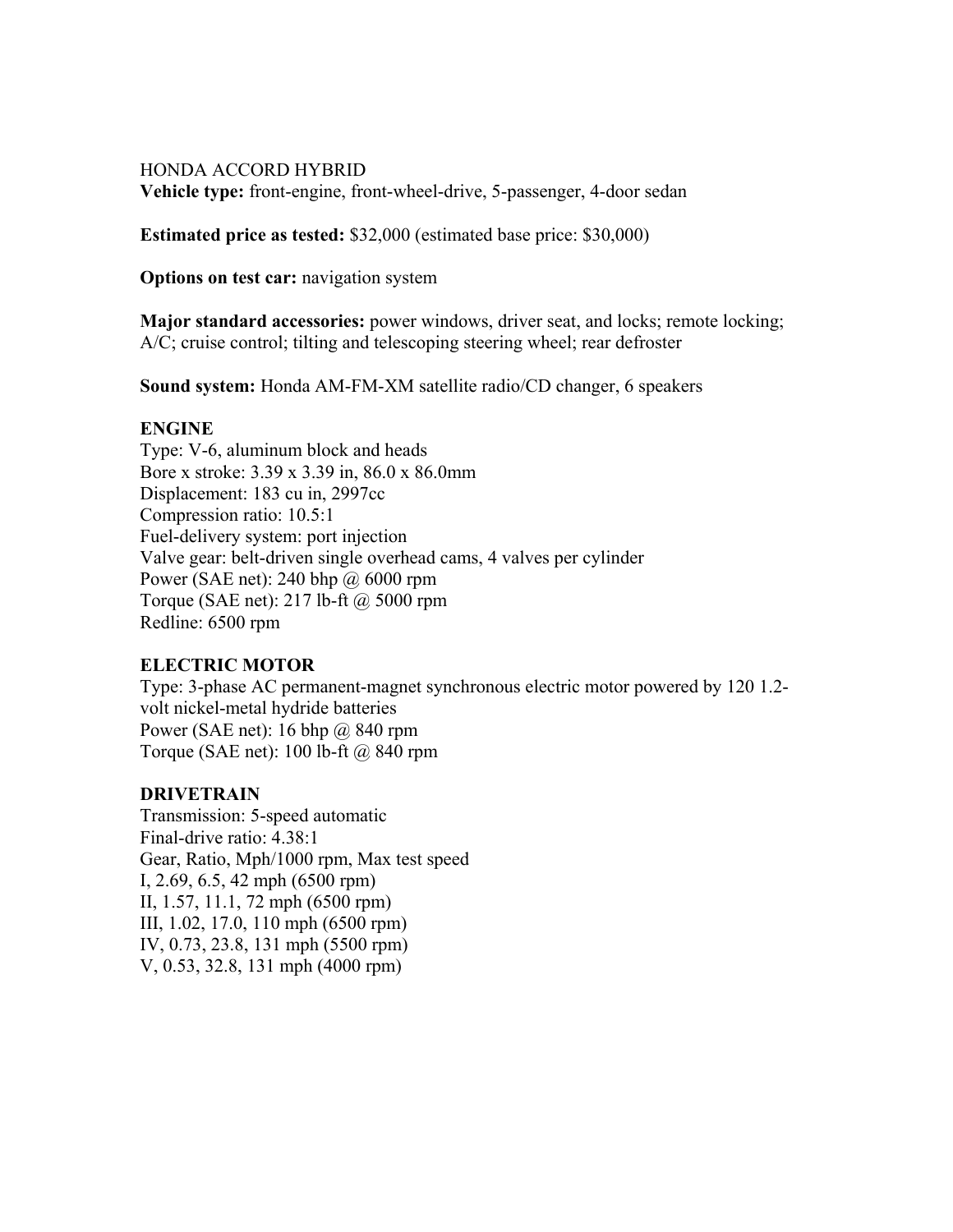#### **DIMENSIONS**

Wheelbase: 107.9 in Track, front/rear: 61.1/61.2 in Length/width/height: 189.5/71.5/57.1 in Ground clearance: 6.1 in Drag area, Cd  $(0.29)$  x frontal area  $(25.3 \text{ sq ft, est})$ : 7.3 sq ft Curb weight: 3513 lb Weight distribution, F/R: 61.3/38.7% Curb weight per horsepower: 13.8 lb Fuel capacity: 17.1 gal

## **CHASSIS/BODY**

Type: unit construction Body material: welded steel stampings

# **INTERIOR**

SAE volume, front seat: 57 cu ft rear seat: 46 cu ft luggage: 11 cu ft Front-seat adjustments: fore-and-aft, seatback angle; driver only: front height, rear height, lumbar support Restraint systems, front: manual 3-point belts; driver and passenger front, side, and curtain airbags rear: manual 3-point belts, curtain airbags

#### **SUSPENSION**

Front: ind, unequal-length control arms, coil springs, anti-roll bar Rear: ind, 3 lateral links and 2 diagonal links per side, coil springs, anti-roll bar

#### **STEERING**

Type: rack-and-pinion with electric power assist Steering ratio: 16.3:1 Turns lock-to-lock: 3.2 Turning circle curb-to-curb: 36.9 ft

#### **BRAKES**

Type: regenerative electric and electrohydraulic by wire with anti-lock control Front: 11.1 x 0.9-in vented disc Rear: 10.2 x 1.4-in disc